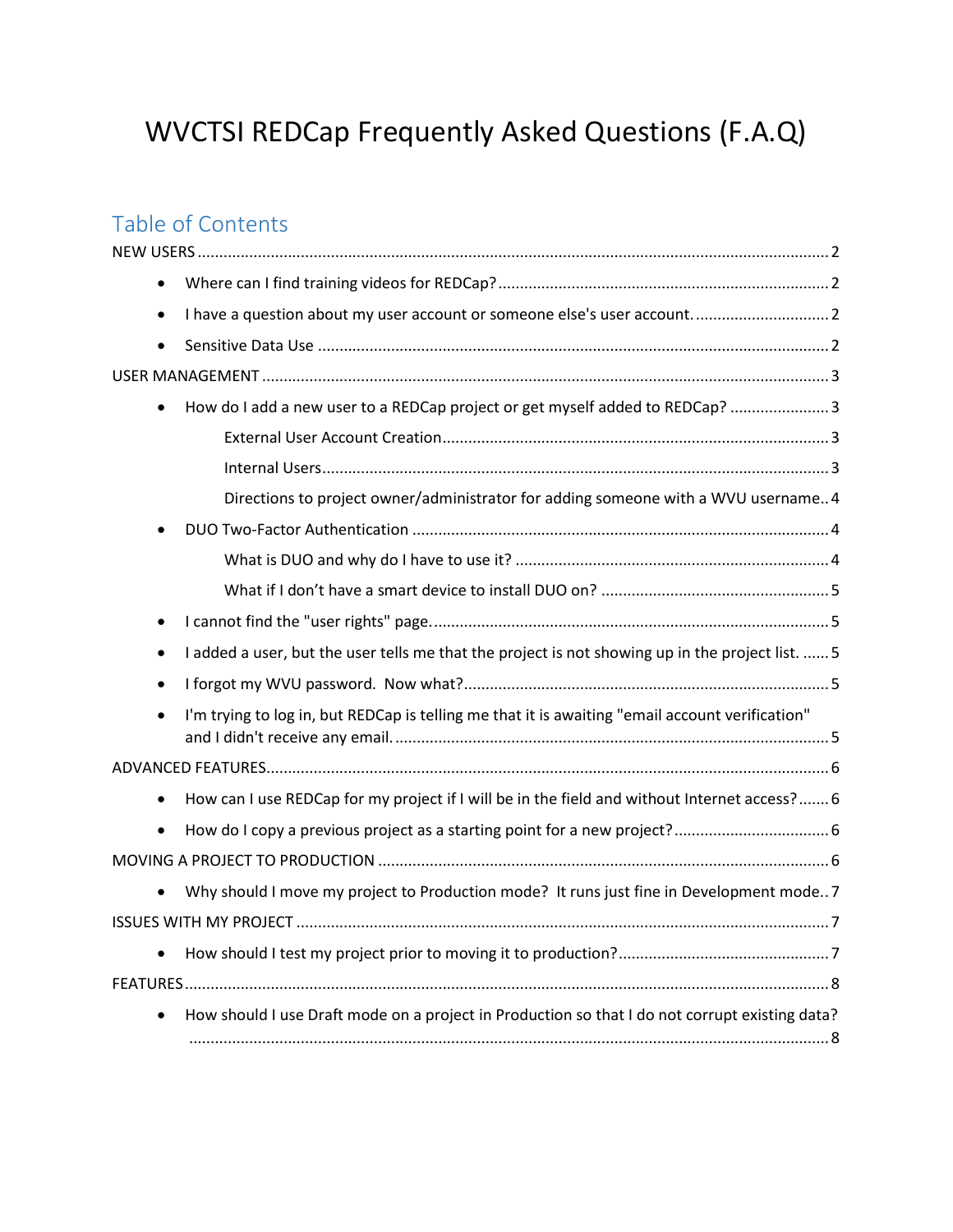## <span id="page-1-1"></span><span id="page-1-0"></span>NEW USERS

#### Where can I find training videos for REDCap?

General REDCap training videos are available within REDCap itself. Please sign in to REDCap to view the videos. Note that a REDCap account is required for access.

#### <span id="page-1-2"></span>I have a question about my user account or someone else's user account.

Please view the FAQ section dedicated to user management.

#### <span id="page-1-3"></span>Sensitive Data Use

To protect the identities of research subjects, it is highly recommended to avoid using any data that are considered to be identifiers under HIPPA policies. Identifiers include:

- 1. Name
- 2. Fax number
- 3. Phone number
- 4. E-mail address
- 5. Account numbers
- 6. Social security numbers
- 7. Medical Record number
- 8. Health plan number
- 9. Certificate/license numbers
- 10. URL (personal websites and links for business or social media)
- 11. IP address
- 12. Vehicle identifiers
- 13. Device ID
- 14. Biometric ID
- 15. Full face/identifying photo
- 16. Other unique identifying number, characteristic, or code (including date of birth)
- 17. Postal address (geographic subdivisions smaller than state)
- 18. Date precision beyond year

If for some reason it is necessary to use any of the information above, please use the identifiers function in REDCap to mark the variables appropriately. Using this function will prevent the downloading of any identifying information.

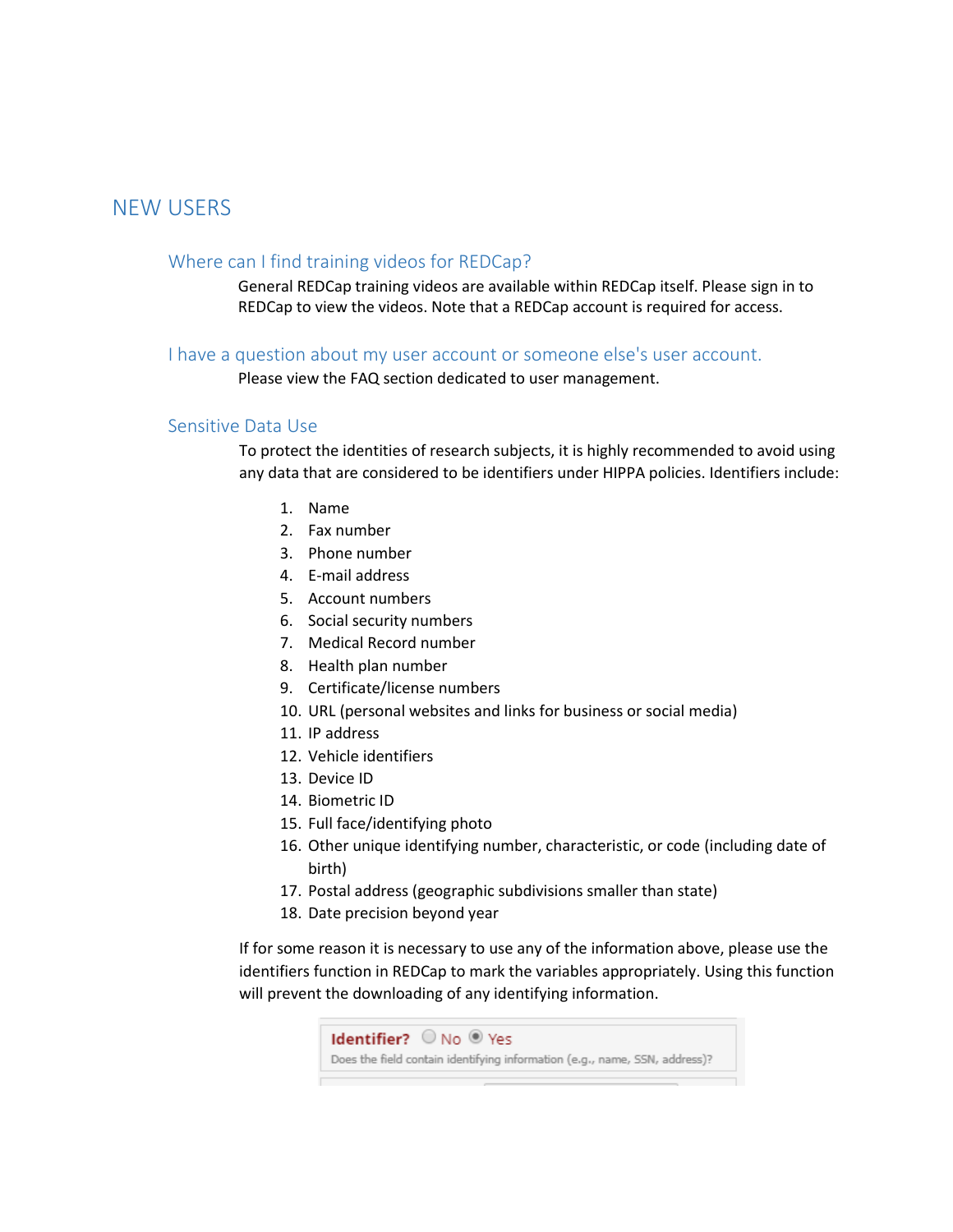## <span id="page-2-1"></span><span id="page-2-0"></span>USER MANAGEMENT

## <span id="page-2-2"></span>How do I add a new user to a REDCap project or get myself added to REDCap?

### External User Account Creation

- 1. Make sure you are a member of the CTSI. If you are not, you can become a member by going to wvctsi.org/membership
- 2. External users must have a WVU sponsor (i.e. a WVU PI/ Co-investigator or any WVU affiliate on the project)
- 3. The WVU sponsor must go to [https://wvu.teamdynamix.com/TDClient/Requests/TicketRequests/NewF](https://wvu.teamdynamix.com/TDClient/Requests/TicketRequests/NewForm?ID=qHjRlh%7eF-%7e8_) [orm?ID=qHjRlh%7eF-%7e8\\_](https://wvu.teamdynamix.com/TDClient/Requests/TicketRequests/NewForm?ID=qHjRlh%7eF-%7e8_) and request a WVU guest account on behalf of the external user. The sponsor must know the external users full legal name, DOB and email.
- 4. The external user must wait for email verification that their WVU guest account was created.
- 5. Once confirmed and activated, the user must go to [https://wvu.corefacilities.org/account/login.](https://wvu.corefacilities.org/account/login)
- 6. Sign in using your WVU credentials. This should re-direct you to the standard WVU login page.
- 7. Once logged in, select your lab/PI. If the lab or PI you are affiliated with does not appear in the drop-down list, please select "CTSI Community" as your lab. You will receive an email when your account has been finalized.
- 8. From the iLab home page, open the left menu and choose "Core Facilities."
- 9. From the list of cores, select WVCTSI Clinical Research, Epidemiology, and Biostatistics Core.
- 10. In the upper right hand corner of the core home page, click on the "Request Services" tab.
- 11. Choose "request service" next to REDCap Services.
- 12. Complete the request form in full; then click "submit." Please do not enter any payment information.

#### <span id="page-2-3"></span>Internal Users

- 1. Make sure you are a member of the CTSI. If you are not, you can become a member by going to wvctsi.org/membership
- 2. Go to <https://wvu.corefacilities.org/account/login>
- 3. Sign in using your WVU credentials. This should re-direct you to the standard WVU login page.
- 4. Once logged in, select your lab/PI. If the lab or PI you are affiliated with does not appear in the drop-down list, please select "CTSI Community" as your lab. You will receive an email when your account has been finalized.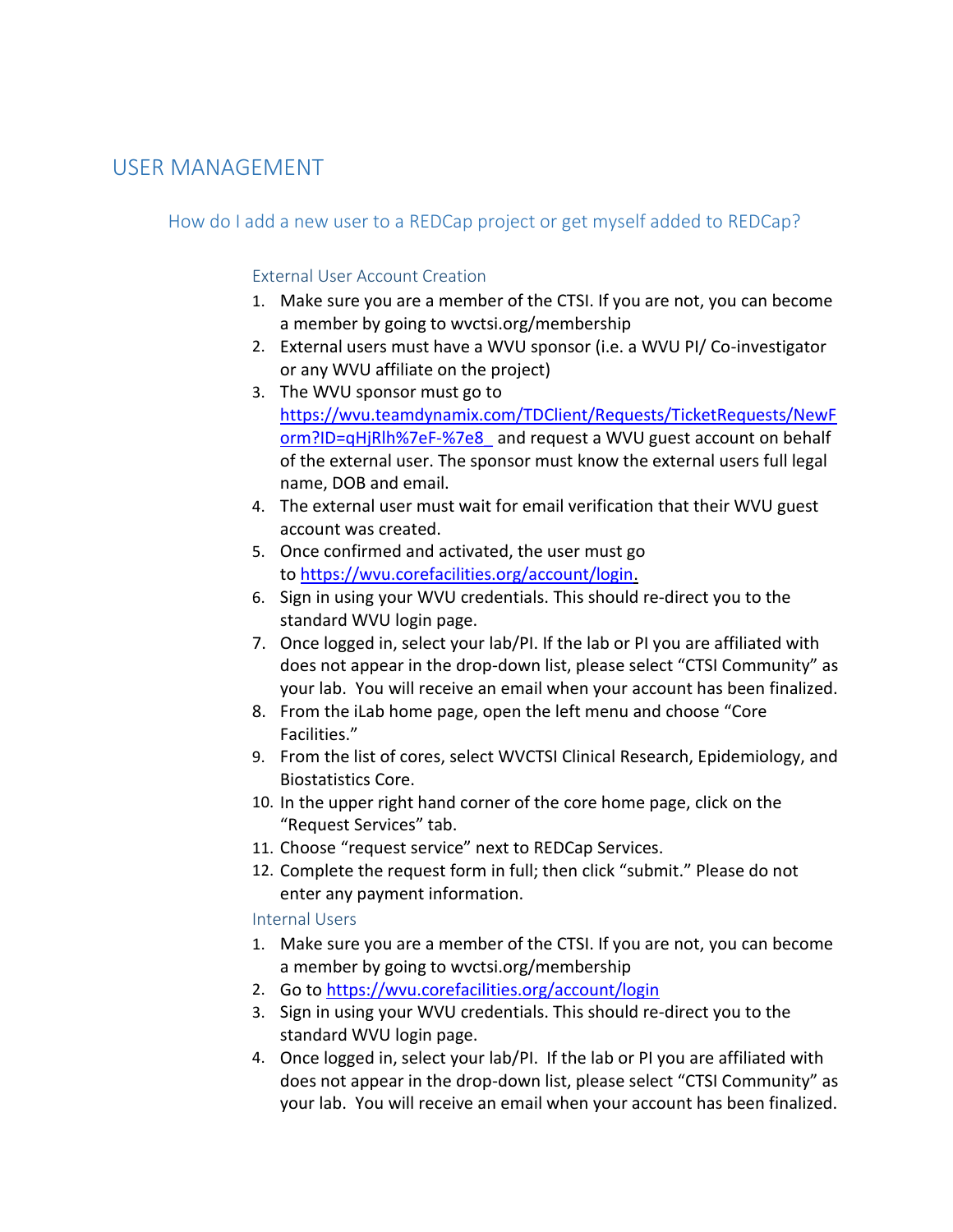- 5. O From the iLab home page, open the left menu and choose "Core Facilities."
- 6. From the list of cores, select WVCTSI Clinical Research, Epidemiology, and Biostatistics Core.
- 7. A In the upper right hand corner of the core home page, click on the "Request Services" tab.
- 8. Choose "request service" next to REDCap Services.
- 9. Complete the request form in full; then click "submit." Please do not enter any payment information.

<span id="page-3-0"></span>Directions to project owner/administrator for adding someone with a WVU username

Before starting this process, please make sure that the user you are adding has claimed their account and logged into REDCap at least once before.

- 1. Go to "project set up" tab in your project, scroll down to user rights and permissions section, select "user rights"
- 2. Add new user name by their WVU username (ex. jdoe001). Please note that attempting to add an individual to a project using their email address will not work. You MUST use their WVU username.
- 3. Select the appropriate user rights– this will generate an invitation that is sent to your new user, and they can now enter the database
- 4. Send new users a follow up email alerting them to the fact that they should have received an email, and if they did not, they should contact you and let you know that this did not work. The user should now see the project in their project list under 'My Projects' in the upper left hand corner of the home page.

## <span id="page-3-2"></span><span id="page-3-1"></span>DUO Two-Factor Authentication

#### What is DUO and why do I have to use it?

WVCTSI requires two-factor authentication for additional security to REDCap users and the data stored in the system. DUO is an application that can be installed on your smart phone or tablet, and will allow you to confirm your identity when logging in to REDCap. For instructions on how to install and use DUO, please visit

<https://wvu.teamdynamix.com/TDClient/KB/ArticleDet?ID=44017>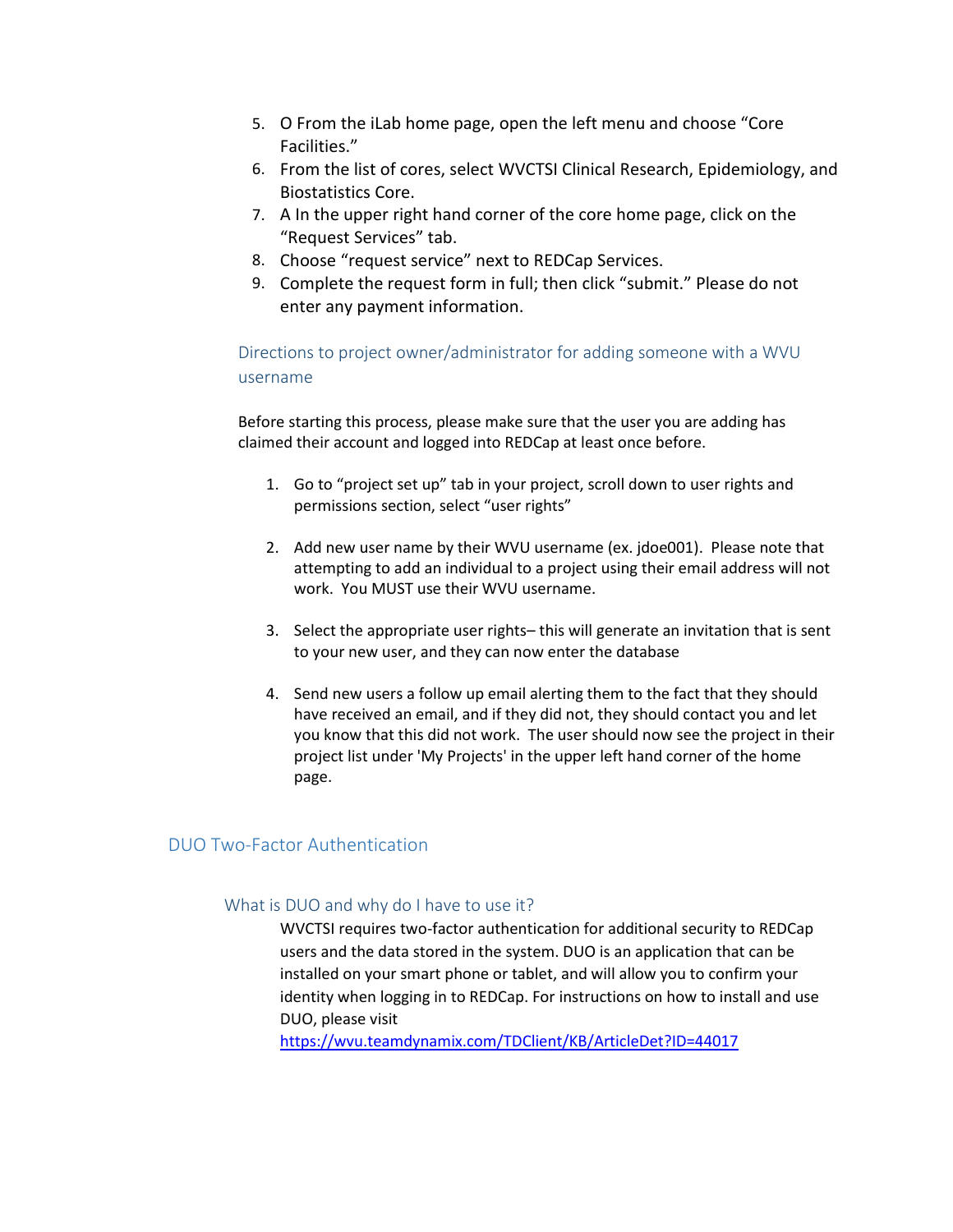#### <span id="page-4-0"></span>What if I don't have a smart device to install DUO on?

If you don't have a smart device, you can buy a Duo hardware token from the WVU Barnes and Noble website [https://wvu.bncollege.com/webapp/wcs/stores/servlet/ProductDisplay?catalog](https://wvu.bncollege.com/webapp/wcs/stores/servlet/ProductDisplay?catalogId=10001&langId=-1&productId=400000363208&storeId=15062&imageId=1363350&graphicId=x) [Id=10001&langId=-](https://wvu.bncollege.com/webapp/wcs/stores/servlet/ProductDisplay?catalogId=10001&langId=-1&productId=400000363208&storeId=15062&imageId=1363350&graphicId=x) [1&productId=400000363208&storeId=15062&imageId=1363350&graphicId=x](https://wvu.bncollege.com/webapp/wcs/stores/servlet/ProductDisplay?catalogId=10001&langId=-1&productId=400000363208&storeId=15062&imageId=1363350&graphicId=x)

For instructions and further information on using tokens, please visit [https://wvu.teamdynamix.com/TDClient/Shared/FileOpen?AttachmentID={6AD](https://wvu.teamdynamix.com/TDClient/Shared/FileOpen?AttachmentID=%7b6AD6926B-D96A-41E4-B3F0-8D8930437C4D%7d&ItemID=31094&ItemComponent=26&IsInline=1) [6926B-D96A-41E4-B3F0-](https://wvu.teamdynamix.com/TDClient/Shared/FileOpen?AttachmentID=%7b6AD6926B-D96A-41E4-B3F0-8D8930437C4D%7d&ItemID=31094&ItemComponent=26&IsInline=1) [8D8930437C4D}&ItemID=31094&ItemComponent=26&IsInline=1](https://wvu.teamdynamix.com/TDClient/Shared/FileOpen?AttachmentID=%7b6AD6926B-D96A-41E4-B3F0-8D8930437C4D%7d&ItemID=31094&ItemComponent=26&IsInline=1)

#### <span id="page-4-1"></span>I cannot find the "user rights" page.

Provided you have the appropriate user rights (i.e. rights to edit user rights), you should find a link in the application list on the left hand side of the screen called "user rights".

If this is not the case, contact someone with the appropriate rights or the REDCap Administrator.

<span id="page-4-2"></span>I added a user, but the user tells me that the project is not showing up in the project list.

Double check if you used the correct formatting for adding a user.

The correct format to use is their WVU username (ex. jdoe001).

If you double-checked the format and the problem still exists, contact the REDCap Administrator.

#### <span id="page-4-3"></span>I forgot my WVU password. Now what?

Because REDCap runs through the WVU login system, users have to go to [http://login.wvu.edu](http://login.wvu.edu/) for all account related help. The REDCap administrator cannot reset or retrieve your password.

<span id="page-4-4"></span>I'm trying to log in, but REDCap is telling me that it is awaiting "email account verification" and I didn't receive any email.

> REDCap sends out these verification emails automatically, so they sometimes get caught in spam filters.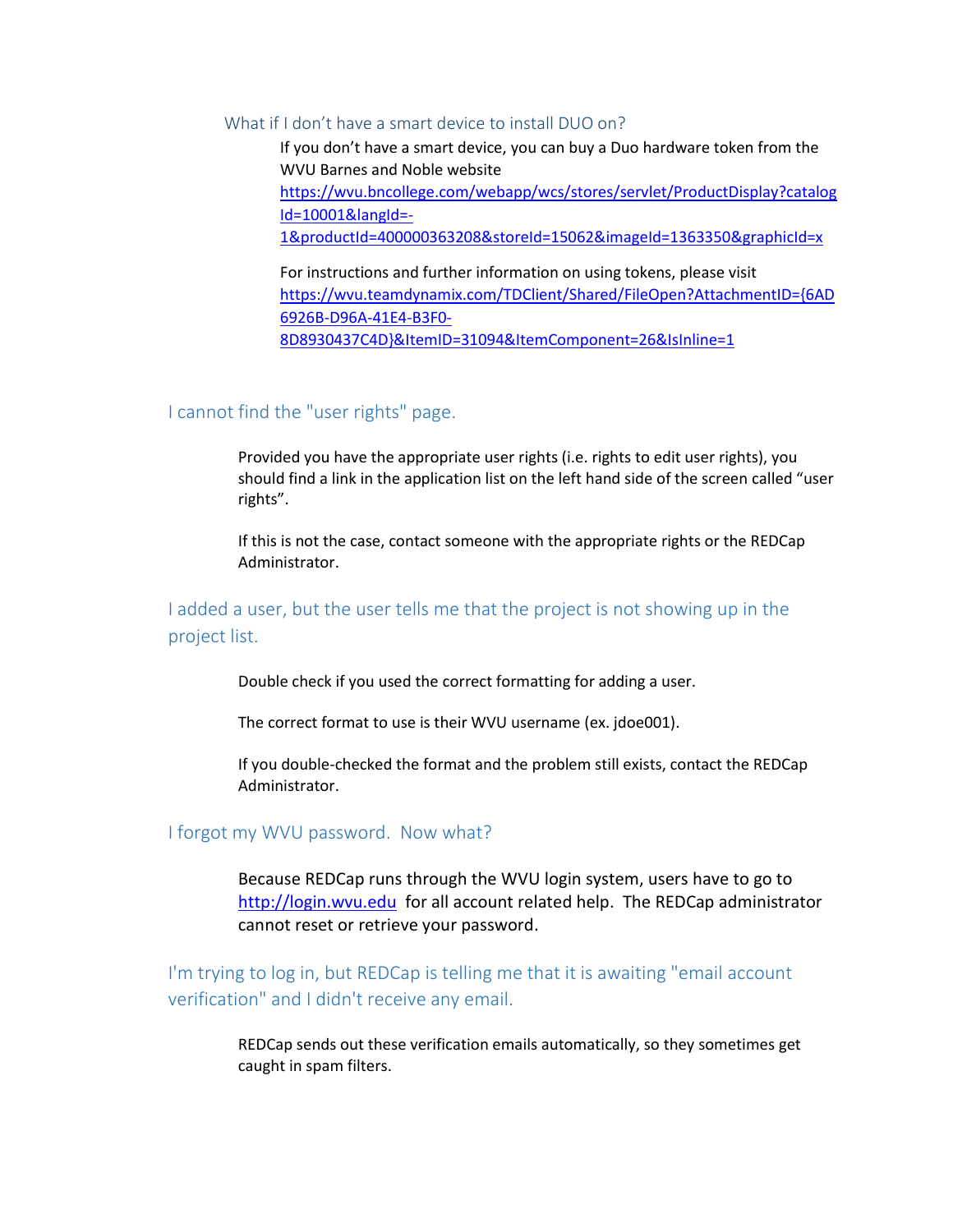Try checking your spam filter folder for the verification email. If you can't find the verification email, contact the REDCap Administrator.

In some cases, external users may find that email policies at their institution are preventing these automated emails from getting through. If this is the case, the institutions system administrator may have to be contacted to allow the emails from REDCap, or an alternative email will need to be provided.

## <span id="page-5-1"></span><span id="page-5-0"></span>ADVANCED FEATURES

How can I use REDCap for my project if I will be in the field and without Internet access?

> If you are interested in offline solutions, please watch the video "REDCap Mobile App" located under "Training Videos" within REDCap.

#### <span id="page-5-2"></span>How do I copy a previous project as a starting point for a new project?

Do you have a successful REDCap project that you would like to reuse or repurpose for another project?

If you do, then you might want to consider using the REDCap "Copy Project" button, which lets you copy all the events, forms, variables, and settings into a new project.

During the copy process, you will have the opportunity to edit the Project title and define a new purpose to the project. You have the option to copy or not copy any of the following:

 All records/responses All users and roles All reports All data quality rules All Project Folders All settings for Survey Queue and Automated Survey Invitations All project bookmarks

The "Copy Project" button can be found in the "Other Functionality" tab in the project you want to copy.

## <span id="page-5-3"></span>MOVING A PROJECT TO PRODUCTION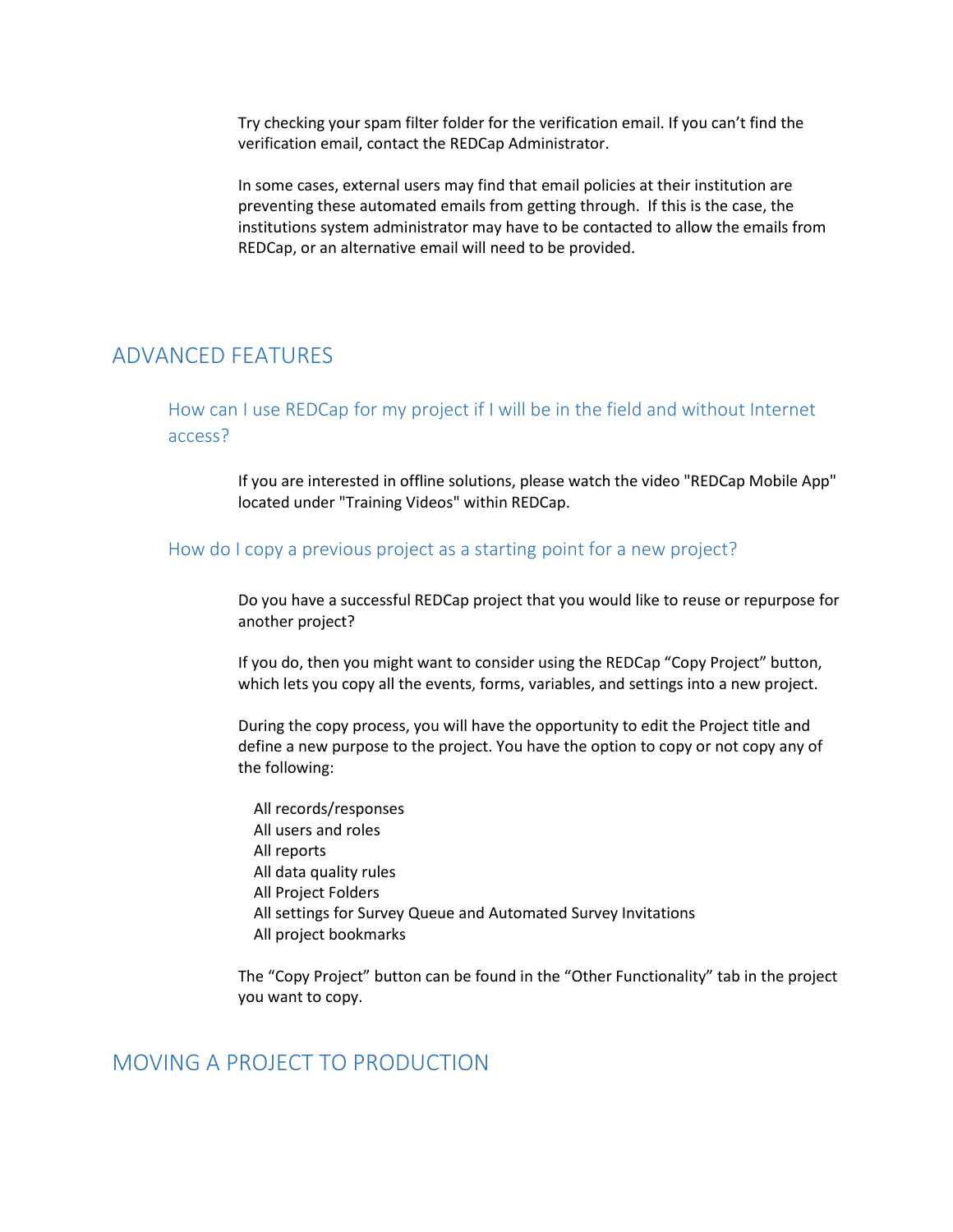<span id="page-6-0"></span>Why should I move my project to Production mode? It runs just fine in Development mode.

> All REDCap projects should be moved to Production mode before real data is collected. There are a number of reasons for this:

It is extremely easy to delete data in Development mode. This is by intent and is one of REDCap's handiest design and development features. However, this ease of deletion obviously can be dangerous once real data is being collected, and so REDCap makes it considerably more difficult to delete data from projects in Production mode. (And it follows from this that test data should never be entered in a project in Production mode.)

Everybody occasionally forgets stuff. When this happens and a user modifies the design of a project to cover some issue(s) that originally was overlooked, there always is the chance that the change(s) will corrupt data in the project. For a project in Development mode that contains test data this is no problem, but if the project in Development mode contains real data it can be a disaster. For projects in Production mode, all ex post facto changes are made in a parallel, "draft" copy of the project and not the actual project. The changes must be approved before they overwrite the actual project, and if during the approval process REDCap detects that they may cause data corruption, the REDCap administrator is notified. The REDCap administrator will then review the draft changes and notify the user if data loss will occur as a result.

REDCap is a very well designed web-based data collection system, but it does contain a number of gotcha's. For projects in Producion mode, REDCap anticipates these when it's possible they are about to occur and steers the user to a REDCap administrator for assistance in order to help prevent accidental data loss and /or corruption. In Development mode, however, no such safeguards are in place. REDCap assumes all data in a Development mode project is test data and is unimportant and 100% dispensable in order to facilitate ease of design, development, and testing and put a minimum of speed bumps in the developer's path.

## <span id="page-6-2"></span><span id="page-6-1"></span>ISSUES WITH MY PROJECT

#### How should I test my project prior to moving it to production?

All REDCap projects must be tested for proper design and functionality prior to move to Production. Failing to adequately test new REDCap projects results in move to Production issues requiring REDCap administrator intervention in many such cases; and in most of the remaining fail-to-test cases, missed by REDCap administrators, the project does not do what the user wants, so testing virtually always saves the user time. Also, adequate testing will answer many of the questions that the user has.

All data collection instruments must be tested individually by entering dummy data. DO NOT TEST BY ENTERING REAL DATA.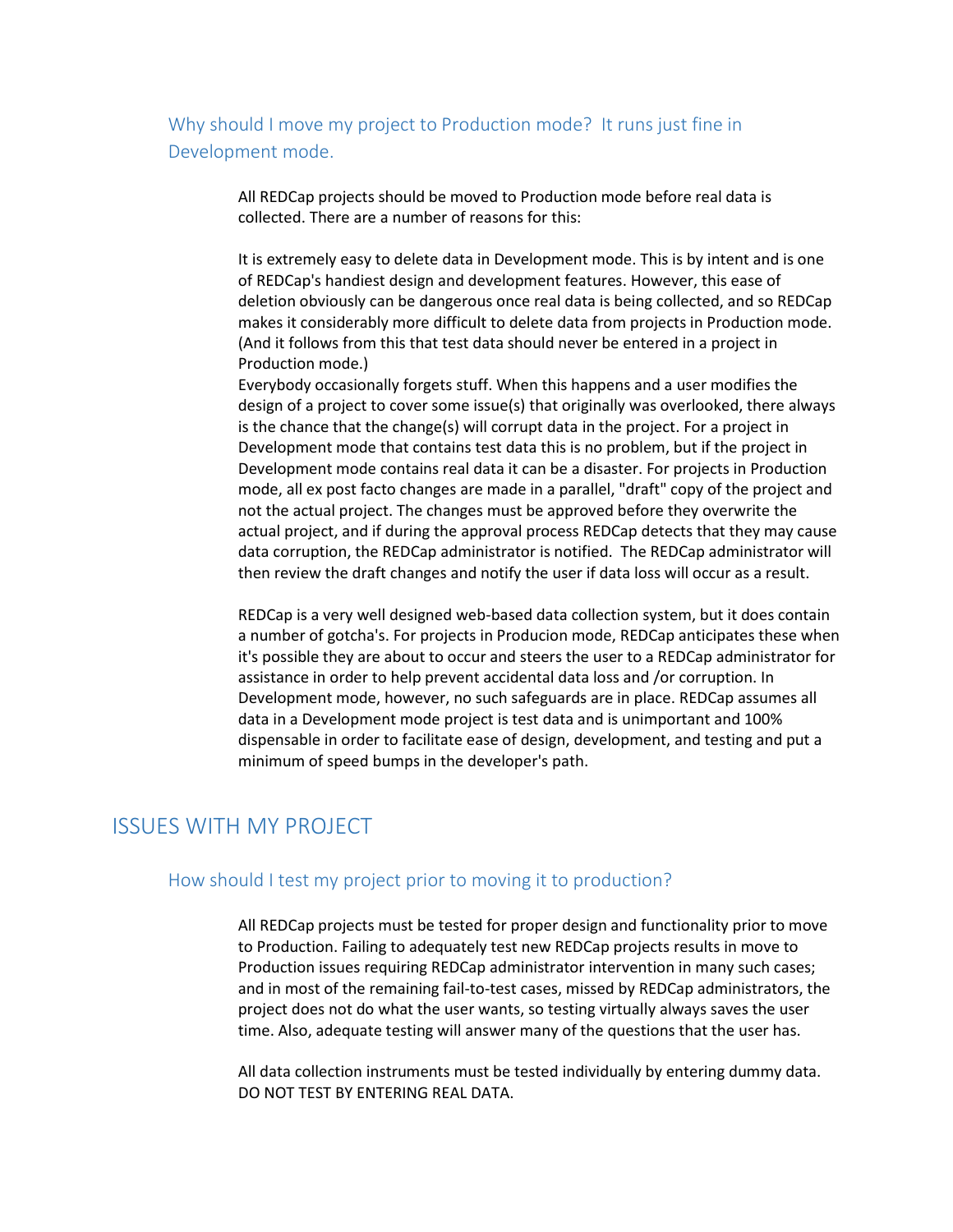If the first data collection instrument is a SURVEY, test it by clicking the "Survey Distribution Tools" link in the left nav column of REDCap and then clicking the "Public Survey Link" button. This presents the survey to the user in exactly the format that prospective respondents will see it (DO NOT test surveys by using the "Add/Edit Records" link in the left nav column of REDCap or the "Preview instrument" button in "Online Designer"). After dummy data has been entered in the survey the "Submit" button should be clicked, and the project should be checked to verify that the dummy data has been successfully collected.

For all surveys, first instrument or not, complete testing should be accomplished by distributing them to testers using the same method(s) that will be used for collecting real data: emailing from the REDCap Participant List, "Automated Survey Invitations," the "Survey Queue," and/or "Auto-continue to next survey." This approach tests total functionality by testing both the survey design and the planned distribution method.

To test a REGULAR DATA COLLECTION INSTRUMENT, use the "Add/Edit Records" link in REDCap's left nav column. Do not use the "Preview instrument" button in "Online Designer."

For all types of instruments, be sure to export test data and make sure everyone to be involved in the analysis is happy.

If the effort your REDCap project is intended to support is time sensitive or has a hard deadline, do not wait to the last minute to do your testing.

## <span id="page-7-1"></span><span id="page-7-0"></span>FEATURES

How should I use Draft mode on a project in Production so that I do not corrupt existing data?

> There are two main rules to follow when making changes to your project in Draft mode:

- 1) Never ever ever alter the codings for any existing options in drop-downs, radio buttons, and check boxes. In other words, to add "C" to this existing option list --
	- 1, A 2, B 3, D you would do it as -- 1, A 2, B